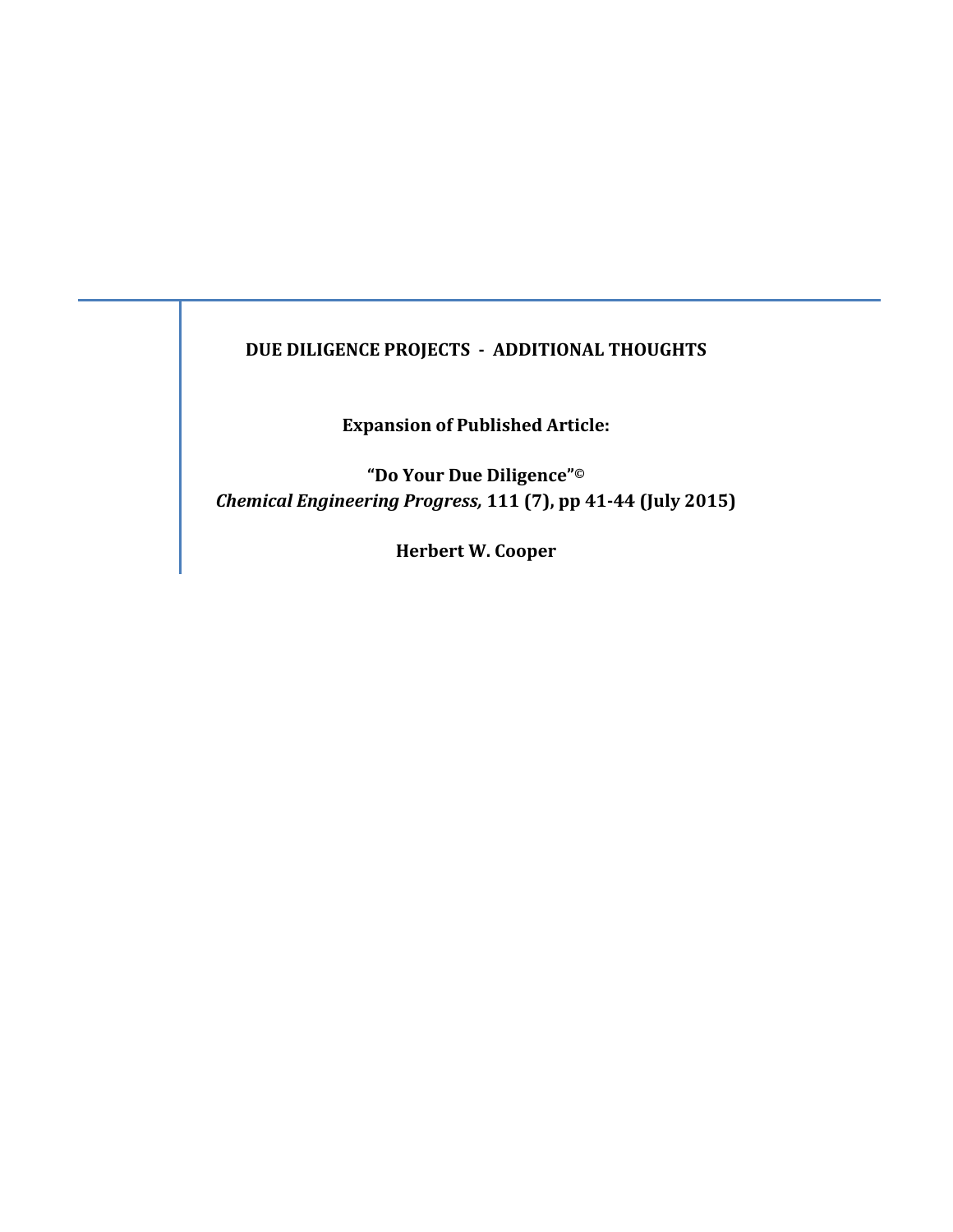# **DUE DILIGENCE PROJECTS ‐ ADDITIONAL THOUGHTS Assessing Technical Matters in the Chemical and Energy Production Sectors Herbert W. Cooper**

ithin the context of producing chemicals and useful forms of energy in the private sector, very little happens without a careful evaluation of many factors. This applies to common tasks such as acquiring a pump or a heat exchanger, and to less common, but more complex tasks such as acquiring an entire production facility or an entire company. Many of us who are involved with acquisitions share certain characteristics. Among these is a hatred of being surprised by technical problems with equipment, by higher-than-expected production costs, by legal problems and, worst of all, by serious injuries or fatalities resulting from equipment or operating problems. Prudent purchasers therefore diligently examine many aspects of their potential acquisition; a process generally referred to as *Due Diligence.* W

Dynalytics' experience is that within the chemical production and energy sectors, each party in an acquisition project in the industrialized countries can be reasonably confident that deliberate fraud will not be encountered. Future disappointments are far more likely to result from honest misunderstandings, excessively optimistic extrapolations, and phenomena that could not have been reasonably anticipated. Disappointments arising from any factor are what a due diligence effort is meant to minimize.

This paper discusses typical items that must be examined, the resources needed, and the roles Chemical Engineers are uniquely qualified to undertake within a due diligence project. It is recognized that each company in the chemical and energy production sectors presents some unique issues. The following material is therefore focused on typical design and operational matters, based on actual due diligence assignments that have had high chemical engineering contents. Issues related to pricing, marketing, contracts and accounting practices are obviously important but are not addressed in detail herein.

### **The Acquirer's Needs**

 An external independent Due Diligence Team (DD Team) is often retained to evaluate aspects of a specific situation: Typically, will the process/plant work? Is it safe? Is it scalable to higher capacities? Does it have the Permits it needs? Are there any intellectual property problems? Although suggestions may be welcomed, it is not usually part of a due diligence assignment to develop a better process. Indeed since this would be a distraction that could introduce biases against the situation being considered, it is best handled as a separate effort.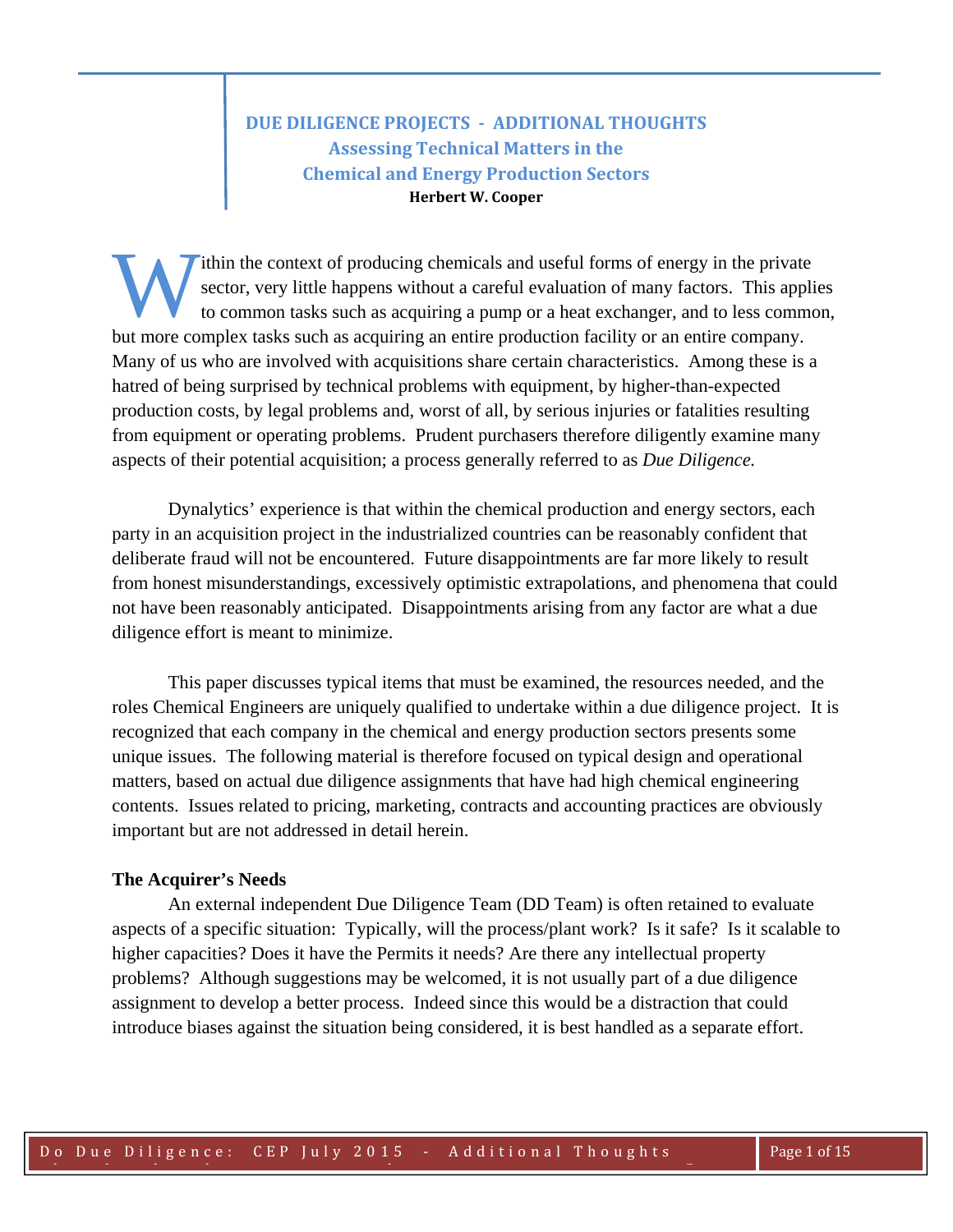A properly performed due diligence effort will identify significant risks and assess the likelihood that each will or will not materialize. These are then combined to help management answer two broad questions:

- o Should we proceed with the acquisition essentially as-is?
- o If not, which aspects of the opportunity must be improved, and to what extents?

 The technical factors that influence the answers to these will vary from one project to another, but most often are related to process- and plant-design, operations and maintenance, intellectual property, safety, and environmental permits.

## **Meeting The Acquirer's Needs**

## *Preliminaries*

 In order to help the Acquirer come to fact-based conclusions, the DD Team will need to obtain and review a great deal of information that each party believes must be held in confidence and used by the other party only for the purpose of evaluating the specific opportunity being considered. This is commonly handled by both parties by executing a *Non-Disclosure Agreement (NDA).* Assuming that the proposed NDA contains exclusions for information the parties already possess or is already in the public domain, or similar situations, defining exclusions is normally not a problem. A potentially serious problem is that parties frequently demand that all documents be returned to the provider either on-demand or at the end of the assignment. This could theoretically leave the DD Team members exposed to legal problems, but without documents that might be necessary for a successful defense. Dynalytics' position therefore is that this is not acceptable; reasonable compromises have usually been reached. The following assumes that a mutually acceptable NDA has been executed.

 Access to valid data is critical. Regardless of how complete documents appear to be, there are always items that either are not shown or need to be clarified. It is therefore important throughout the due diligence process that the team be able to have "frank and candid" discussions with appropriate members of the staff of each party. We become very concerned when we encounter managers who have a stake in the status quo or have a preconceived course of action, or we have a feeling that information is being withheld. Restricted access to employees is a major issue, and is likely to lead to a due diligence report with qualifications that diminish its usefulness. We find that having a serious discussion with corporate managers usually overcomes this problem.

A clear understanding by all parties of the agreed upon *Scope-of-Work* for the assignment is essential so that a properly staffed team may be assembled and reasons for requesting information, documents and meetings with the plant staff will be clear. Equally important, aspects that are not to be addressed must be clear to all; care must be devoted to assuring that a potential issue has not been overlooked. And certainly DD Team members must have the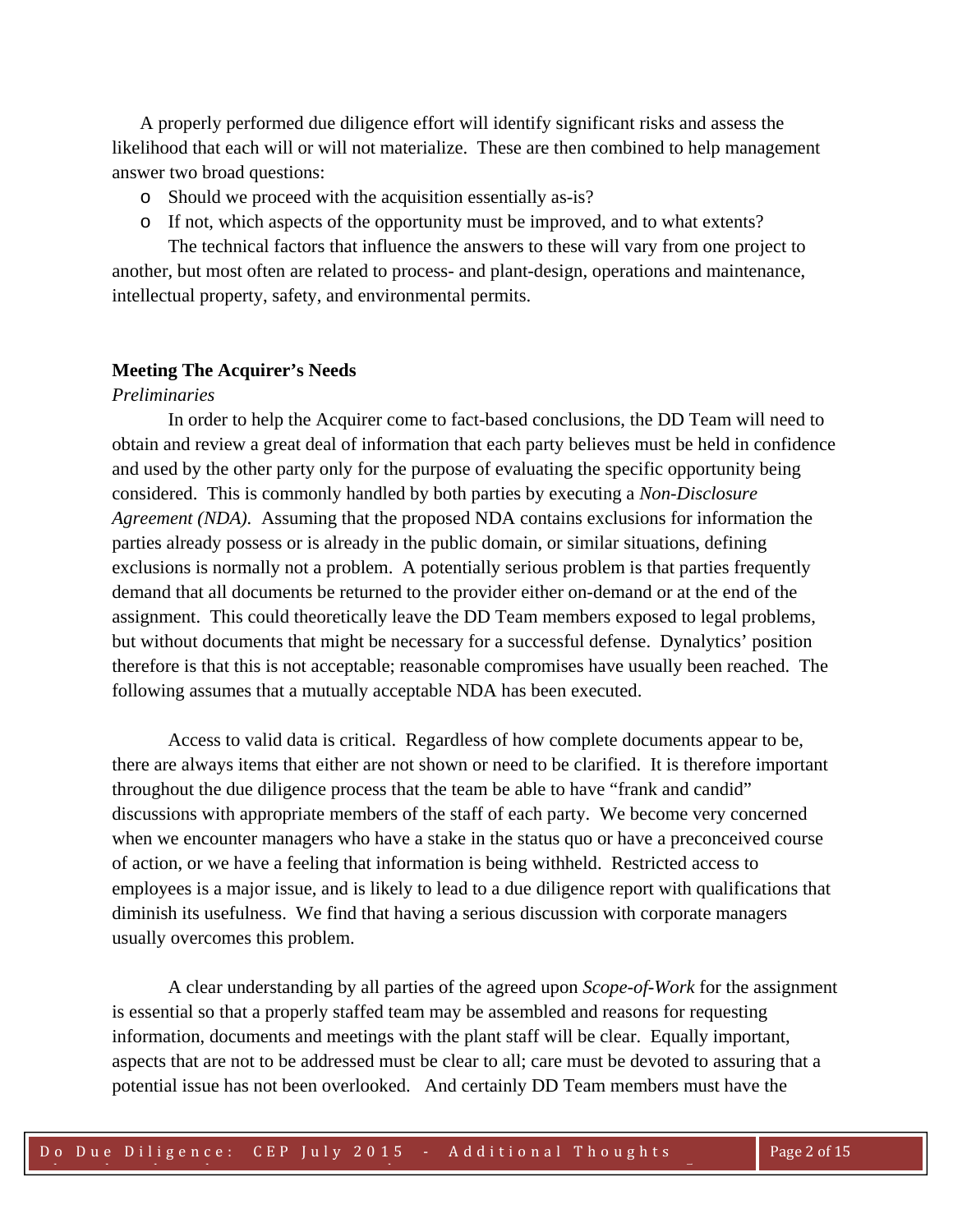listening and writing abilities required for producing a report that has clear conclusions and recommendations, is well-organized with information that is properly documented and is internally consistent.

As will be seen below, a DD Team for a technology-based project within the chemical and energy production sectors anywhere in the world must include members possessing very broad backgrounds and, as necessary, deep subject expertise gained through their education and many years of experience. Direct experiences in process and equipment design, and plant operations are virtually an absolute necessity. A DD assignment may involve evaluating and applying kinetic data for reactor design, as well as equilibrium, heat transfer and mass transfer data for the design of separation and other specialized equipment such as crystallizers, mixers and pneumatic conveyers. Depending on the nature of the assignment, additional expertise may be required for assessing materials-of-construction, environmental health and safety issues, Environmental Permitting, statistical analysis, electrical power generation & distribution, instrumentation & control systems, and intellectual property matters.

### *Assessment of Technology*

 A threshold issue for a DD Team is whether or not the facility can safely and consistently produce its products in the quantities and with the properties its customers expect. Dynalytics' starting point is therefore a review of the product and feedstock requirements, including purities and production rates. We pay particular attention to physical and thermodynamic properties, the analytical techniques used to measure them, and techniques used to extrapolate them to other conditions.

Many processes use raw materials that have noticeable variations in their properties. Examples include the contents of moisture and other impurities and, in a hydrocarbon mixture, the distribution of isomers. These, moreover, may change with time as they are stored and thus may need to be tested upon receipt and then again immediately prior to use. A DD Team will therefore assess the methods used to reduce the risks of using poor quality raw materials. Items commonly evaluated include the in-house inspection procedures, assignments of responsibility and documentation requirements. Additionally, the technical aspects of the contracts for the supply of raw materials are reviewed. Do they contain appropriate bounds for impurities? How are samples analyzed? How are unacceptable raw materials to be disposed of?

Variations in compositions and properties virtually always occur to some extent. It has therefore become common for purchasers to analyze small samples and then use statistical techniques to evaluate the probabilities that the concentration of an impurity in a much larger batch of material will be unacceptably high. Although a great many statistical distributions have been developed by mathematicians, the Gaussian (Normal) Distribution is by far the most commonly used because it has been highly developed, is mathematically simple, and its results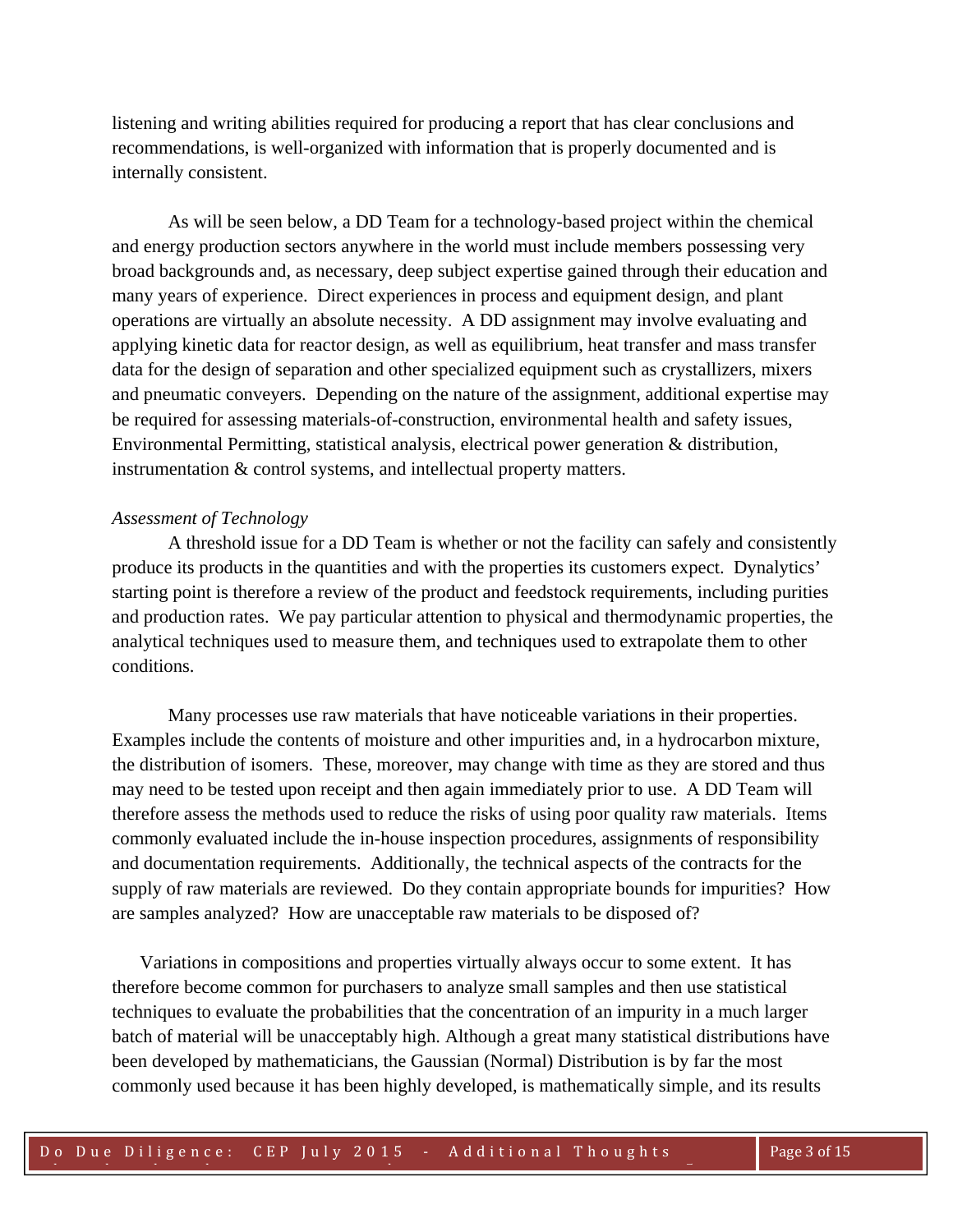are easy to understand. It, however, exhibits two properties that limit its application; it shows probabilities that are symmetrical around a mean value, and it shows positive probabilities that compositions (or other "X" values) will extend from minus infinity to plus infinity. As simple examples of problems that may arise from these, consider establishing the ambient air conditions to be used to design an air-cooled heat exchanger. Results of fitting a Normal Probability Distribution actual data to would show there is a finite probability that the minimum and maximum air temperature that might be encountered are  $-500^{\circ}$ F and  $+500^{\circ}$ F, respectively. Although the Normal Probability Distribution will predict that the probabilities of these arising may be very small, it will not predict they are zero. Since these ambient air temperatures simply never occur in our real world, a different more appropriate Probability Distribution must be used. Similarly, the wind directions that will be encountered at a given site vary throughout the day and season. They however have a predominant direction; they are not symmetrical around a centerline so again a different more appropriate Probability Distribution must be used. Recognizing these deficiencies, other probability distributions have been more useful in due diligence assignments, including the

| Poisson         | (Considers the number of events within a fixed time or                             |
|-----------------|------------------------------------------------------------------------------------|
|                 | space) Example: Based on utility companies availability data for                   |
|                 | previous years, what is the probability that an emergency generator will           |
|                 | need to operate 25 times in a year?                                                |
| <b>Binomial</b> | (Counts the number of successes (or failures) in a fixed number of                 |
|                 | <i>trials</i> ) Example: What is the probability that the emergency generator will |
|                 | successfully operate only 10 times out of 25 tries?                                |
| Geometric       | (Counts the number of events within a fixed time or space                          |
|                 | <i>until a "Success" (or "Failure") is reached</i> ) Example: What is the          |
|                 | probability that the emergency generator will successfully operate 20              |
|                 | times before it first fails to do so?                                              |
| Gumbel          | (For Extreme Value extrapolations from sample data; Focuses on the                 |
|                 | highest (or lowest) values encountered in periodic trials) Example: Based          |
|                 | on historical weather data, what is the maximum ambient air temperature            |
|                 | that is likely be encountered, with a 95-percent confidence level, each            |
|                 | week at a given site?                                                              |
| Weibull         | (Similar to but broader than the Geometric Distribution; widely used in            |
|                 | reliability analysis because it can show early "Infant Mortality' failures,        |
|                 | Uniform failures, or increasing frequent failures caused by increased              |
|                 | <i>aging</i> ) Example: What is the probability that a specific pump assembly      |
|                 | last for at least 50,000 hours of operation from its first start?                  |
|                 |                                                                                    |

 A reality is that situations often arise within which the collection, interpretation and use of data involve many subtleties. A Chemical Engineer with a strong background in statistics,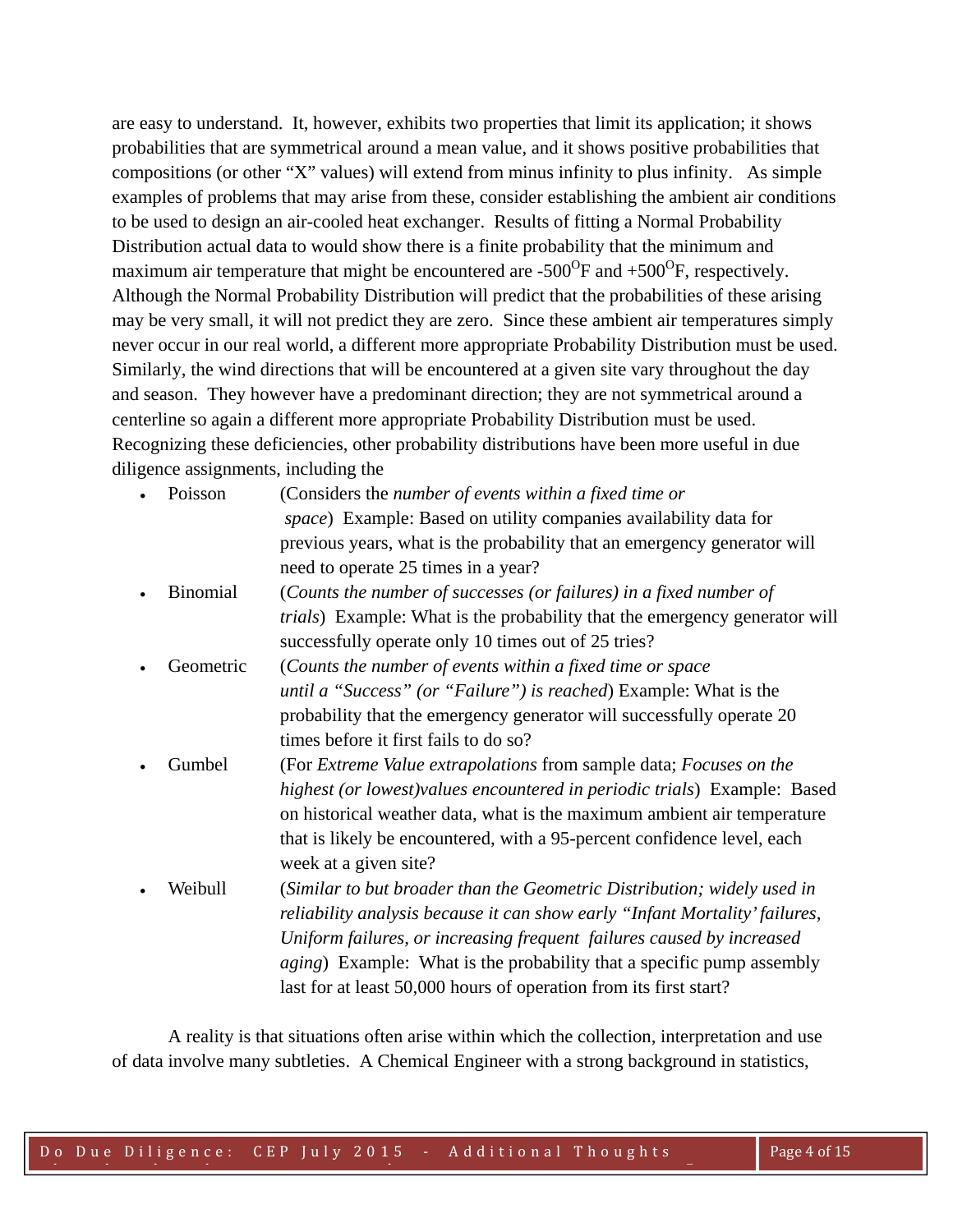including the design of experiments and interpretation of results, is therefore often an important member of a DD Team.

 Statistical methods have been developed to help design a testing program that will produce valid useful results on a time- and cost-efficient basis. Our broad generalization is that results of an analysis of fewer than ~25 data points are probably not useful for any important purpose. For some applications such as the production of pharmaceuticals, many parameters, each with dozens or even hundreds of physical property tests per parameter may be required. Three major concerns that we always have about how statistics are used are whether:

- the most appropriate statistical distribution was used
- all of the test data were considered; "cherry-picking" and subconscious biases that eliminate unwelcome, but valid, data have been responsible for misleading results in many technical fields.
- situational-specific limits were used for concluding that an item is or is not "statistically significant." The 95-percent confidence level is very commonly used but is often not appropriate. It may be unnecessarily restrictive when calculating, as an example, the amount of a low-cost acid to use for neutralizing a waste stream whose pH can be readily measured prior to discharge and adjusted as necessary; a 75-percent confidence level is frequently appropriate. Conversely a 95-percent level may be insufficiently restrictive when establishing health- and safety-related requirements such as the quantity of toxic or flammable materials formed as byproducts in a reactor, or the sizing of a relief valve and venting system; appropriate confidence levels for these may be in the 99.0- to 99.9 percent level.

 Although often not considered to be a raw material, water for either process, cooling, or fire protection uses can be a vital part of a plant's operation. Its reliable availability for industrial uses throughout the world is, however, becoming increasingly problematical due to droughts and competition from agricultural users. Assessing the situations that might arise requires an evaluation of economic, political and historical availability records. Situations have indeed been identified within a due diligence project that led to the use of air-cooled heat exchangers, accepting their efficiency penalties as the cost of increased plant reliability.

 After reviewing physical property requirements and their supporting data, we then examine *Process Flow Diagrams (PFDs)* to obtain a clear understanding of the chemical and physical processes used for production, separations and purifications, disposal of solid and liquid wastes, and control of emissions to the environment and final packaging, which may range from vials to tank trucks or railroad tank cars, for delivery to customers. Due diligence concerns include the

 presence of recycle streams in the process that may cause problems of unintentional buildup of concentrations of impurities or dangerously reactive compounds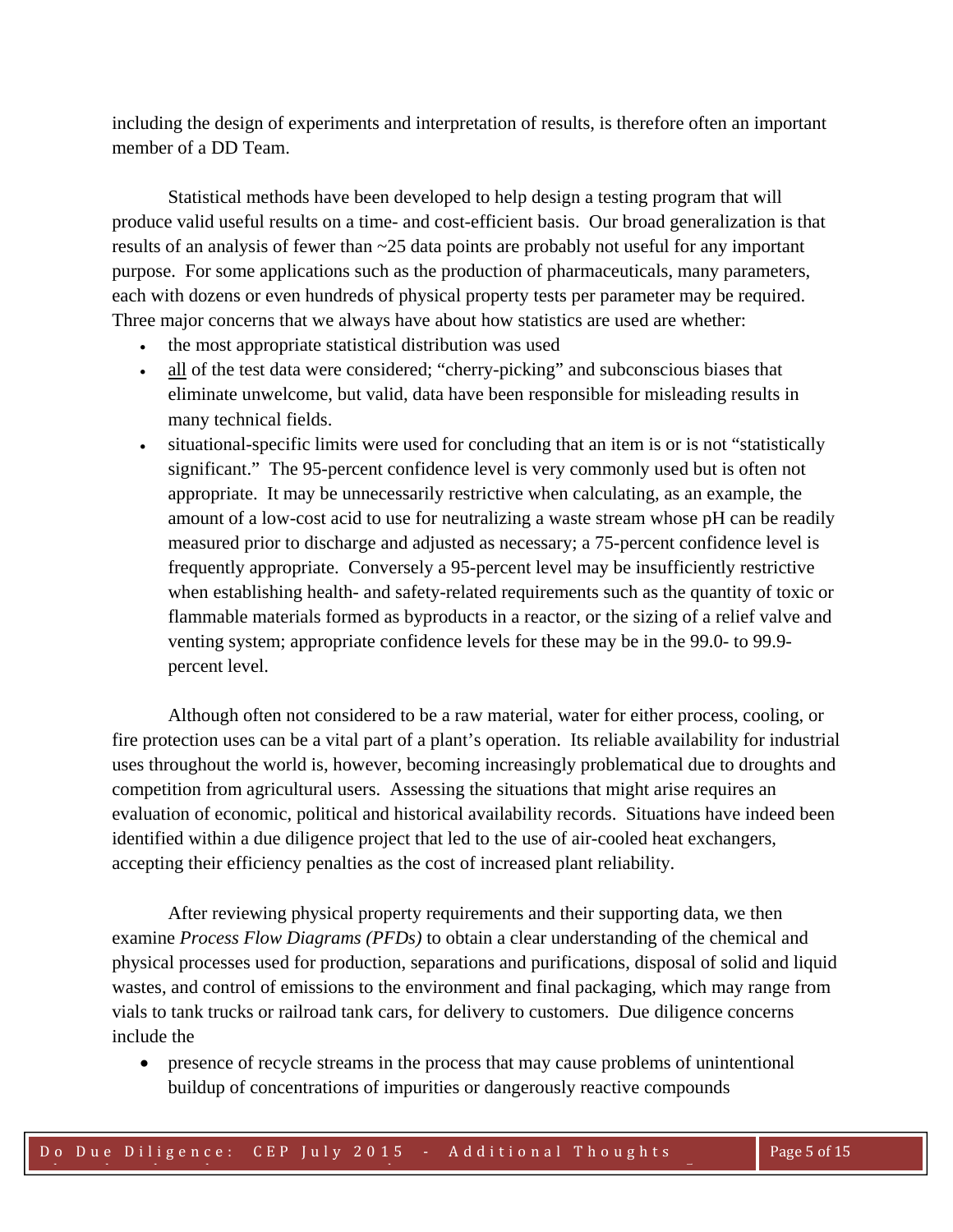- large pressure reductions that may lead to substantial temperature reductions that, in turn, may lead to phase changes, plugged equipment, and possible brittleness in piping and vessel materials
- use of complex heat recovery networks that reduce process flexibility and complicate startup and shutdown operations
- methods and equipment relied upon for adequately removing thermal energy from exothermic reactions under all conditions that might be encountered.

 It has now become common for process-designers to use highly developed commercially available computer programs to establish flow rates, compositions, temperatures and pressures for production of products from specified raw materials. This is normally acceptable to a DD Team. Assuming the computer program is identified, has been used by experienced engineers for the specific process being considered, and its limitations are understood, the process review can focus on examining input and output documents, as well as the options selected; it is unusual to request more than this.

 Information shown on the PFDs is then used by the facilities process design engineers to prepare *Piping and Instrumentation Diagrams (P&IDs)* that illustrate the ways the production equipment are controlled, and presents piping and valve specifications. *Equipment Data Sheets* for each piece of major equipment are also prepared using the information shown on the PFDs. The latter are used by the mechanical designers and fabricators to produce the equipment that should meet the process requirements in a safe and dependable way.

A DD Team will examine the PFDs and the Equipment Data Sheets for consistency with all foreseeable operating scenarios, including startup, normal and emergency shutdowns. This is a valuable step because they will contain critical information that may appear to be reasonable or may be unusual and must be explained. Examples of information that we will review are:

- o Catalyst specifications and operating conditions
- o Maximum working temperatures and/or pressures
- o Selections of materials-of-construction and corrosion allowances
- o Major dimensions and critical tolerances
- o Provisions for process data measurements and safety devices
- o An identification of the Design Code, Standards, or Recommended Practices used for the mechanical design of the device
- o Fabrication and inspection techniques

 Many companies, associations and institutes have developed standard Equipment Data Sheets for equipment such as heat exchangers, pumps and compressors, mixers and storage tanks. Using these is advantageous since they usually request all the critical technical information necessary for designing the equipment they cover. They, moreover, were developed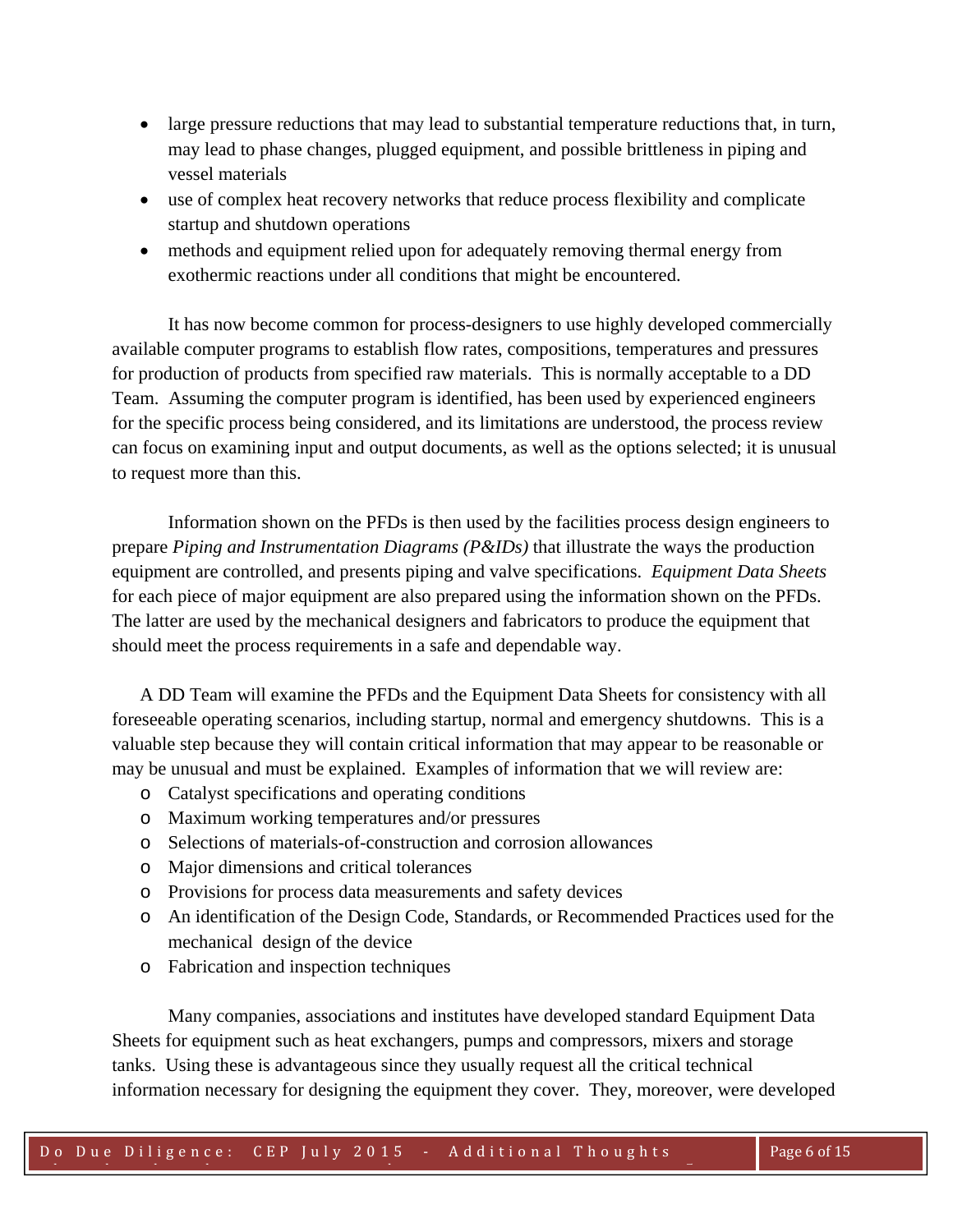by groups of knowledgeable experienced people and were subjected to a critical review process prior to being accepted and recommended by the relevant organization. It is unlikely that important considerations have been overlooked.

 The selection of specific equipment automatically imposes various constraints on the operation of the plant. Typical technology-related ones are maximum or minimum allowable and/or attainable temperatures, heat transfer rates, pump/fan/compressor flow maps, ramp-up and shutdown rates, relief valve sizes and emergency venting requirements, provisions for normal purging and cleaning, and inspection/maintenance requirements. It is therefore important for a DD Team to identify operations or equipment, if any, that are were specified by using generalizations or past experience that are not applicable to the process or equipment actually specified. Dynalytics has indeed encountered numerous cases of inadequate inspection/ maintenance practices that were not sufficiently process or equipment-specific. One example of this is the use of inappropriate sampling valves and filters in systems with streams whose viscosities increase to unusual extents as their temperatures decrease, leading to erratic performance. Another example frequently encountered is the reliance on inspection/maintenance intervals developed for other processes before sufficient experience is gathered for a new process. This is exacerbated when new materials such as nano-based ones are being handled.

 In many cases equipment will be tested to determine compliance with performance requirements. Professional institutes and association have helped by developing testing and data reduction procedures. Examples include the AIChE's procedures for testing centrifugal compressors and pumps, mixing equipment, particle size classifiers, spray driers and trayed and packed columns for absorption and distillation processes. Additional testing and data reduction procedures have been developed by many other organizations.

 Due diligence efforts can be reduced by focusing on the design information contained on the Equipment Data Sheets and their attachments, and results of tests that followed appropriate protocols, without necessarily verifying that each calculation was properly performed.

 Many chemical engineers work in fields that are quite innovative and advancing rapidly such as the production of high-density batteries, other energy storage systems, carbon capture and storage systems, and those related to the production of nano-based and bio-based materials. The benefits are that equipment and plant performances are constantly improving, and materials with previously unavailable properties may now be obtained in reasonable quantities and at reasonable costs. Examples of this include nanomaterials with remarkable optical, thermal, electrical, strength and flexibility properties. They also may be functionalized to have specific catalytic, hydrophilic or hydrophobic properties and are thus (slowly) entering the broader chemical production field. Similarly, as processing conditions become more severe with respect to temperatures, pressures, and corrosive environments, many new plastics, composites, metals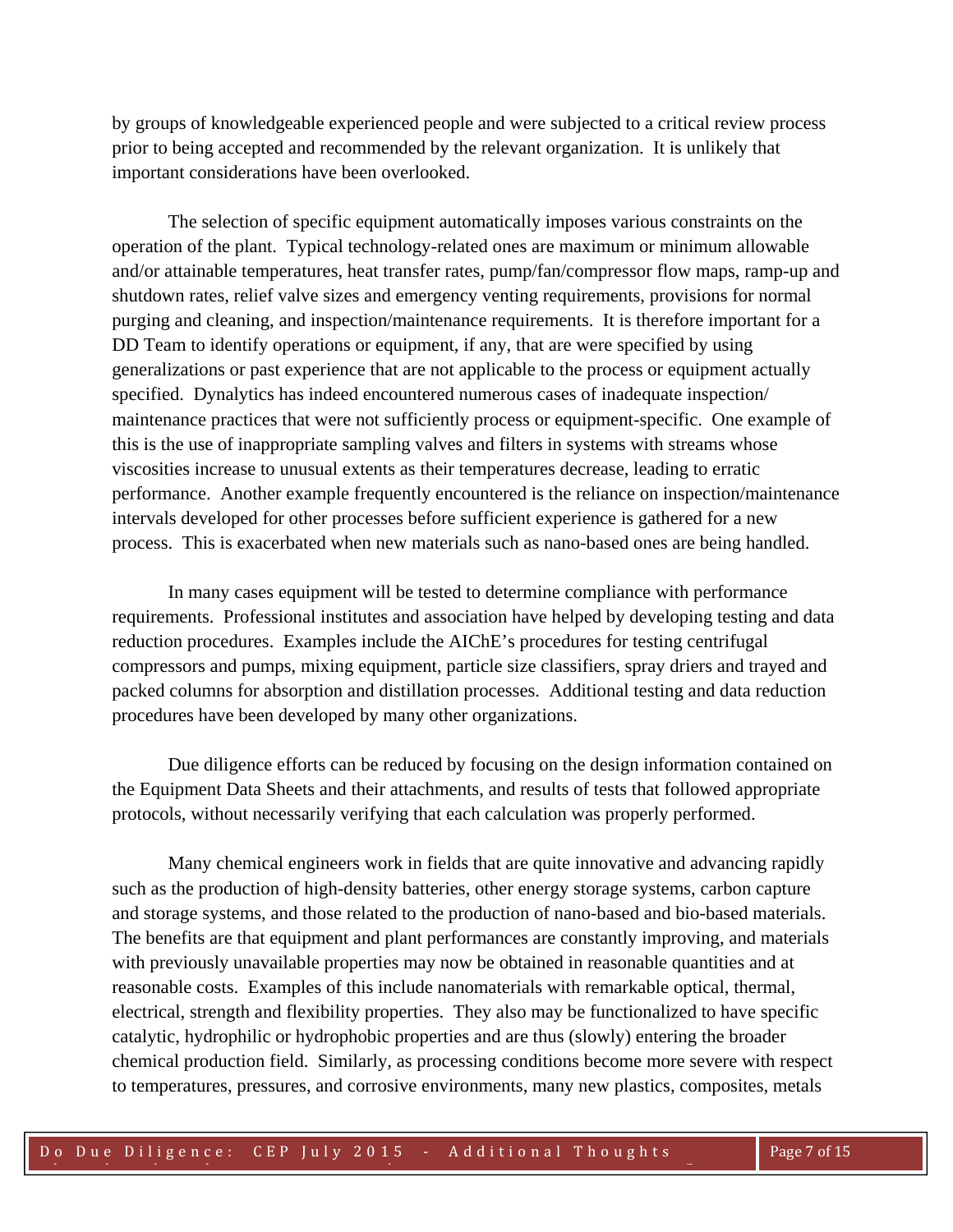and ceramics such as those used for high temperature ethylene production furnaces and steamhydrocarbon reformer tubes are constantly introduced to the marketplace.

 We, however, always have a due diligence concern about advancements in newly available materials. Although laboratory and pilot plant investigations often show promising results, there is, precisely because they are new, limited experience with the long-term stability of the materials themselves, and the components or solutions in which they are used. The DD Team must therefore be able to understand and evaluate the test methods and correlations used for extrapolations to plant operating conditions and over long times. It is also important to assess follow-up and monitoring protocols that may lead to revisions to initial estimates.

 Still another issue is that many groups of smart talented chemical engineers, chemists and other professionals apply for patents throughout the world, and many are indeed issued. It has now become an absolute necessity for Patent Attorneys to review the potential production process and uses of new materials to determine whether there may be infringements on others' patent claims, and whether or not the developer of a "new" material may be granted patent protection for its composition or use. This intellectual property issue has become more worrisome since the *U.S. Patent and Trademark Office* now relies on "first-to-file" rather than the previous "first-to-invent" timing. And having a patent issued is not an absolute guarantee that others will not successfully challenge it. Ominously for those who rely on patent protection, as of September 11, 2014 the *Patent Trial and Appeal Board* cancelled all claims in 65-percent of the cases brought before it. Because of the ever-increasing complexities, many Patent Attorneys have Chemical Engineering degrees themselves or retain Chemical Engineers to provide the necessary technical expertise.

#### *Assessment of an existing Plant*

 In the event that acquisition of an existing operational facility is being considered, many additional factors related to the physical plant and its operation must be evaluated. One major set are those necessary for assessing the likelihood of critical equipment failures that might lead to fatalities or injuries, major damage, and a curtailment of the plant's ability to produce products.

 An experienced DD Team will therefore normally review the plant's *Piping & Instrumentation Diagrams (P&IDs)* and characterize the failure situation for each piece of the plant's equipment, including piping and control instruments used for normal operation as well as for startup/shutdown. The probability of a failure may be quantified or simply described as "High", "Medium" or "Low", and the consequences may be "Disastrous," "Noticeable Impact on Financial Performance" or "Minor Inconvenience." Thus the mechanical failure of a storage tank or pressure vessel for poisonous or flammable materials is likely to be a "Low Probability - High Consequence" event. Mechanical failures of piping systems designed, fabricated and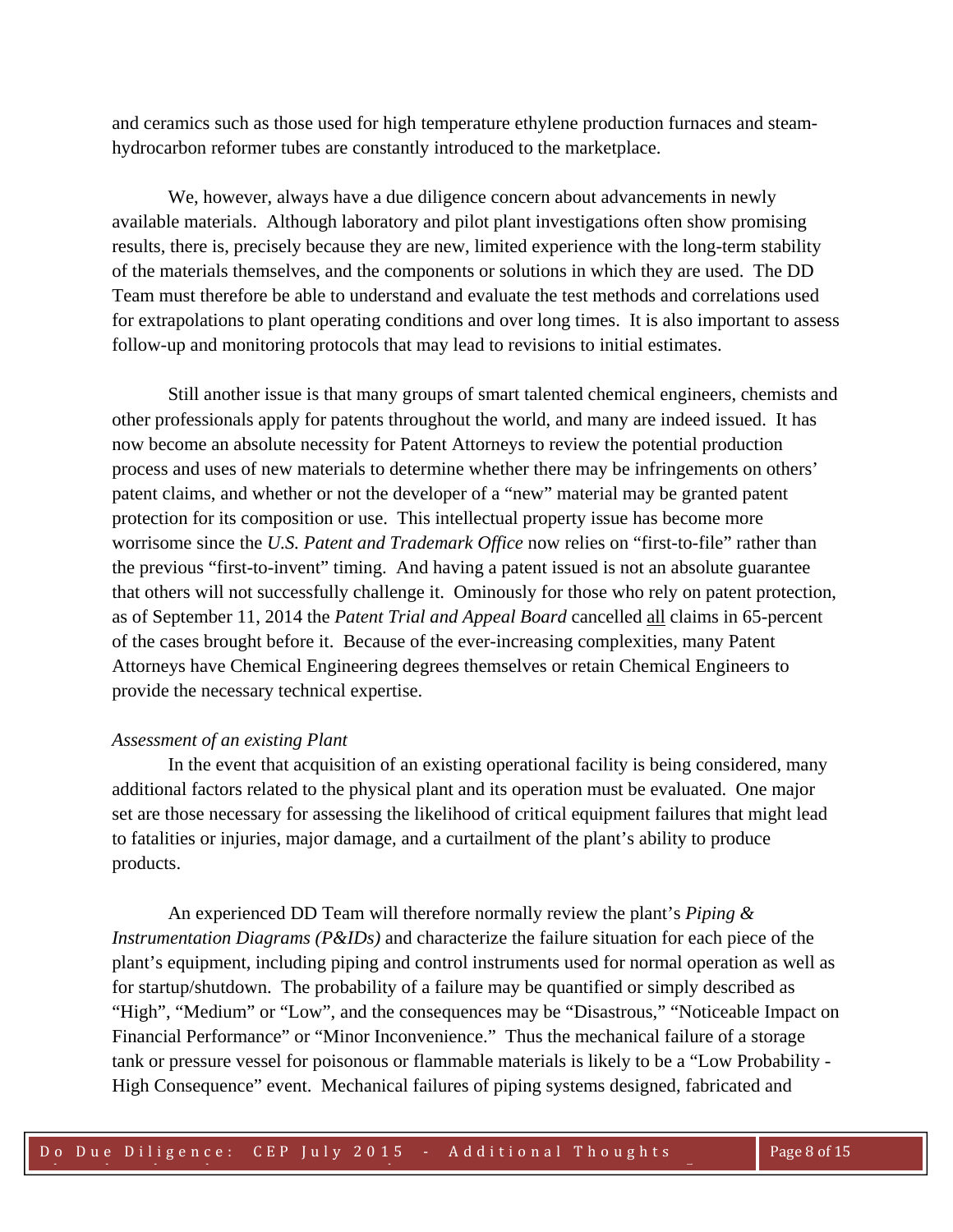installed in accordance with the contents of codes, standards or recommended practices promulgated within the last ten years or so are likely to be low probability events, while failures of older vintage piping systems, depending on their age, are likely to be medium or even high probability events. Regardless of their probabilities of failure, consequences will be situationspecific. Dynalytics will normally first focus on the high-consequence events first and then the lesser ones. Others may, not unreasonably, first evaluate the high-probability events. The important consideration using either approach is that the design, construction and operation of the entire plant be evaluated.

 *Time-to-Failure* of any component in an industrial setting depends on its precise composition, its fabrication methods and inspection history and of course the exact conditions to which it has been exposed. This includes physical failures such as the rupture of a tank, or operational failures such as that of an engine not starting when required. Failure times cannot be predicted with a high accuracy, but with this caveat in mind, realistic data for the probability that a type of equipment will fail within a specified time are available from various sources, such as:

- o Governmental publications, including those of the:
	- o International Atomic Energy Agency (IAEA)
	- o Military (particularly MIL Std HDK-217)
	- o National Aeronautics and Space Administration (NASA)
	- o National Oceanic and Atmospheric Administration (NOAA)
- o Associations' and Institutes' publications, including those of:
	- o The American Institute of Chemical Engineers (AIChE)
	- o The American Petroleum Institute (API)
	- o The American Society of Mechanical Engineers (ASME)
	- o Electric Power Research Institute (EPRI)
	- o Society for Industrial and Technological Research (Norway)

 Publicly available data are usually suitable for due diligence projects. In-house experience may be helpful and should not be ignored, but there is rarely a sufficient amount of detailed information within a single company to be very useful. Process licensors and equipment vendors may provide insights and guidance but appear to be reluctant to share data, perhaps for perceived competitive or liability-related reasons.

A DD Team will always devote much effort to assessing *maintenance practices* both for their obvious importance, and also as an indication of the long range views management may or may not have taken. Much has been documented and published, for example, about the short sightedness of following a lowest first-cost philosophy that often leads to future high cost replacement and maintenance needs. In any case, high-quality maintenance practices always reduce the frequencies and impacts of equipment failures, so typically we hope to see: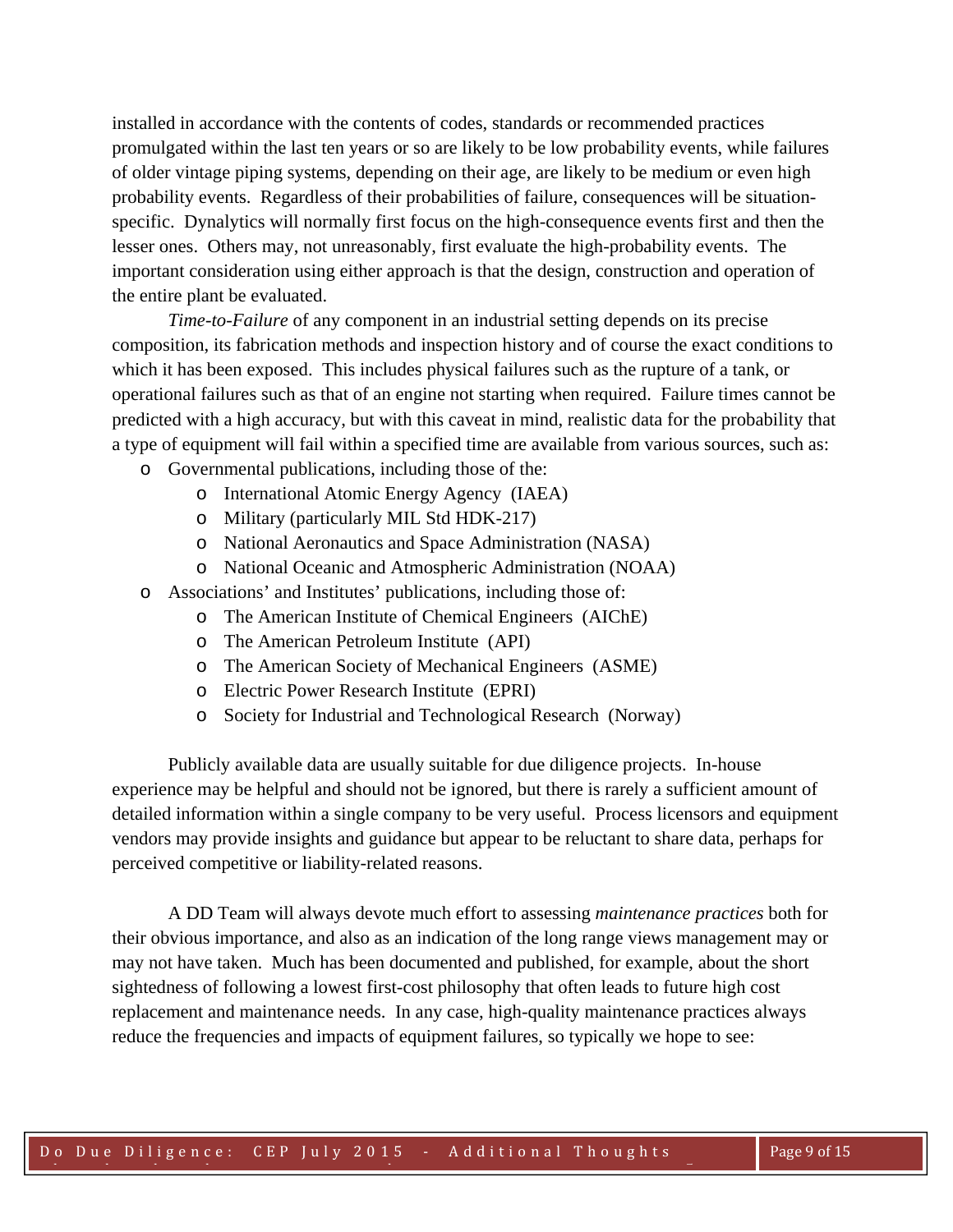- o a written *Maintenance Procedures and Schedule Manual* for each piece of critical equipment. These should incorporate, directly or by reference, recommendations of the equipment suppliers.
- o accurate records being kept of inspection and maintenance activities, certainly including dates, actions, and the signature of the responsible employee
- o the use of Predictive Maintenance techniques, particularly for rotating equipment and equipment subject to vibrations; these include online real-time monitoring and data analysis. Considering the impact of a failure, their costs are usually justifiable

**We are particularly concerned that a dangerous catastrophic failure will occur, leading to a fire, explosion or releases of dangerous chemicals.** Therefore we will always evaluate how mechanical integrity concerns are addressed by the company. Our specific concerns include the presence of:

- o Corrosion Under Insulation (CUI): This is a frequently occurring, potentially dangerous phenomenon that is difficult to detect. Techniques that may be tried include conventional radiography, pulsed eddy current and ultrasonic methods; their effectiveness is not extremely high. Detecting corrosion defects by removing sections of the overlaying insulation is also an imperfect solution since it depends on the removed area being located directly on the corrosion site. If almost complete certainty of locating CUI is important, all of the insulation must be removed. This is a difficult expensive effort, particularly for older asbestos-containing insulations.
- o Abrasion or Corrosion of piping and critical components: This may be detected by measuring wall thicknesses and comparing them to original design and, if available, more recent values. These are relatively simple straightforward tasks. Reasons for significant wall thickness reductions would need to be determined and properly addressed, which may be complicated, expensive, but necessary.
- o Surface Defects that may have arisen from long-term stresses, from changes in the metal's structure or from the scouring action of abrasive particles in moving components. These defects may be detected by various nondestructive examination (NDE) techniques such as using liquid penetrants and eddy current arrays.
- o Subsurface (Volumetric) Defects such as voids and cracks that may be present within the equipment walls and internals. These defects typically grow with time because of cyclic temperature and pressure changes and their gradients. Locating and assessing subsurface defects, unfortunately, are costly efforts, but should be considered in the absence of sound reasons that they do not exist, and if a failure would be catastrophic.

 A DD Team will certainly examine reports of mechanical integrity tests that were performed by or for the company, and come to a conclusion about the condition of the equipment. If adequate testing has not been performed in the recent past, an examination of maintenance and operating records will help decide whether to ask that adequate testing be performed. Mechanical integrity testing, moreover, deserves special attention because of its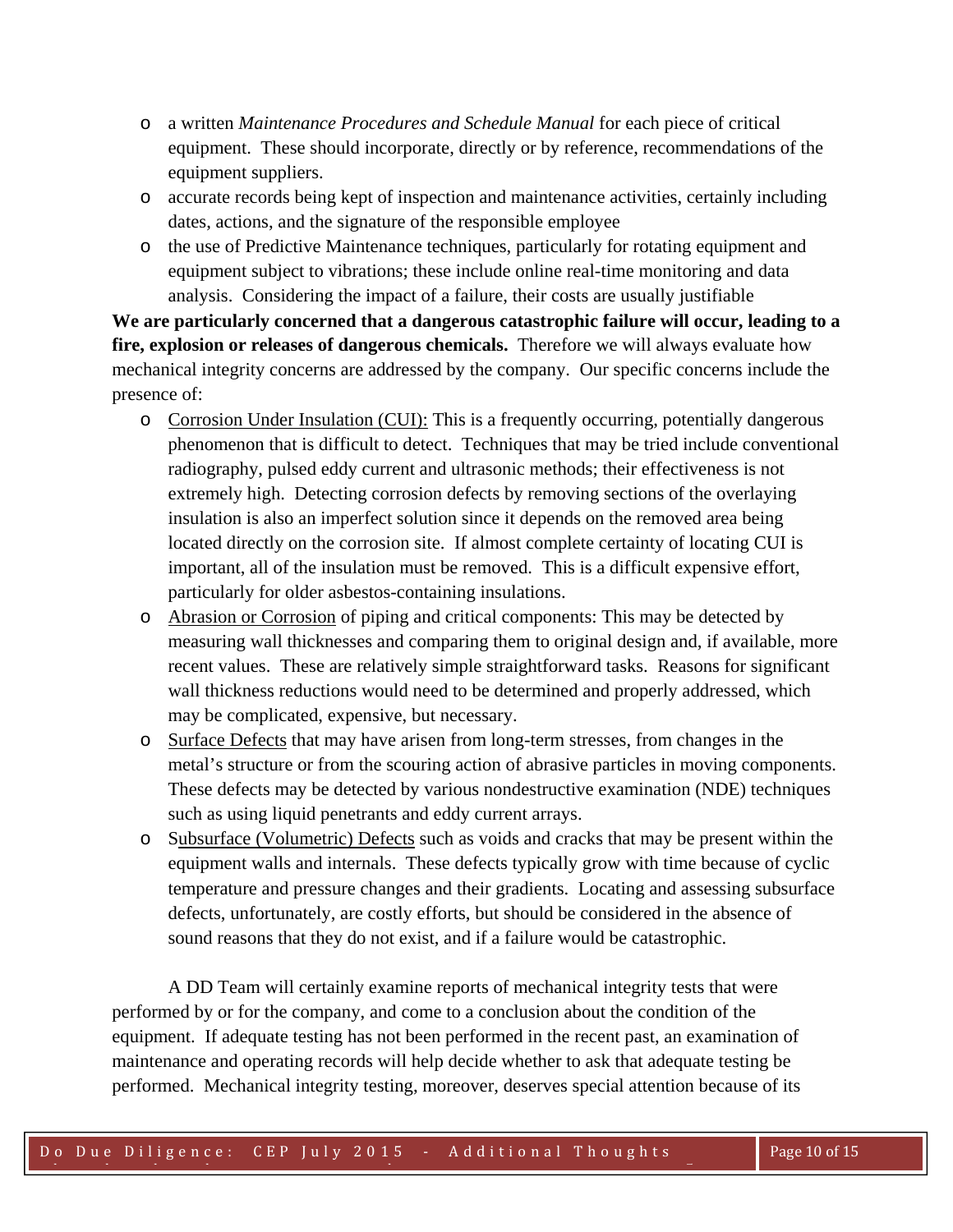abilities to detect equipment deterioration to extremely dangerous levels. They, moreover, are legally required by various governmental agencies' regulations such as the U.S. Environmental Protection Agency's *Spill Prevention, Control and Countermeasure* requirements, and those of the U.S. Occupational Safety and Health Administration (OSHA)'s *Process Safety Management of Highly Hazardous Chemicals* that covers pressure vessels & storage tanks, piping systems, relief and venting systems, emergency shutdown systems, controls and pumps.

 Since equipment failures can lead to costly loss of production as well as dangerous situations, the DD Team will ascertain whether flow streams can readily be rerouted to alternate equipment. Thus having an adequate redundancy and capacity of installed spare equipment such as pumps will be evaluated, as well as a readily accessible inventory of non-installed spare parts needed for routine maintenance such as filters or fan-belts. The extent and capacity of these should be based on anticipated time-to-failure, time-to-repair, and economic impacts of having a non-operating plant. Major equipment vendors normally provide advice that should be considered concerning spare parts for their equipment. It is not very uncommon for companies to limit their purchases of certain equipment or services to a single vendor (a sole-source supplier) without having discussions with, or obtaining bids from, others. While there may be good reasons for this such as protection of intellectual property, there are also downsides such as not becoming sufficiently aware of recent technical developments. The reasons for and implications of using a sole-source supplier of any component must be carefully evaluated. This may also involve an assessment of the technical and financial strength of the sole-source supplier and whether it has any exclusive rights such as patent protection or trade-secret knowhow for their products that would make it difficult to disengage from this favored supplier if necessary.

 In today's world plant operation and safety are almost completely dependent on the availability of electricity. Examples of the problems that have arisen when reliability enhancements and adequate maintenance to backup electricity generators were not in place arose during Hurricane Sandy, and more extremely, at the Fukashima Daiichi Nuclear Power Plant in Japan. These have certainly gotten the attention of those who perform Due Diligence projects, and much has been learned from them! We therefore devote a noticeable amount of attention to determining whether the Plant has:

- o adequate uninterrupted power supplies, particularly for critical safety-shut-down instrumentation. This is typically a battery bank, or more dependably, a fuel-cell system.
- o a backup generator to meet other-than-safety electricity demands such as those for office and selected plant equipment. The capacity of the backup generator may be established by analyzing the electricity needs of each piece of equipment to function dependably and safely. It is usually not necessary for a backup generator (and its fuel supply) to meet the plant's full production capacity; this is an interesting evaluation that considers technology, economics and contractual matters. It is specifically noted that the probability of successfully starting and then successfully operating Diesel-generators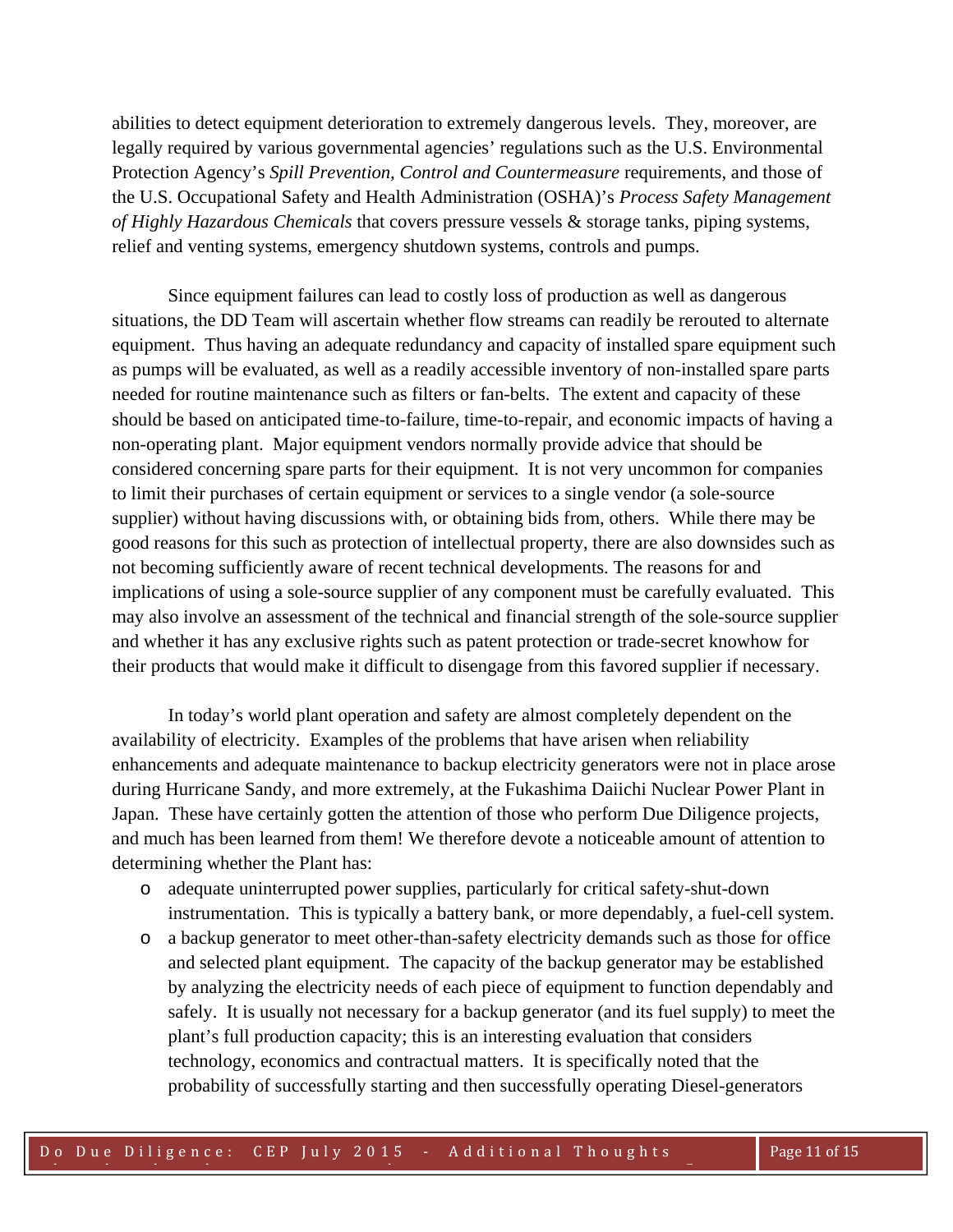when needed has not been high. If they must be relied on, a properly performed due diligence effort should determine whether:

- $\checkmark$  they are started and checked at least once per month
- $\checkmark$  they have an adequate fuel supply on-site
- $\checkmark$  they, and their fuel storage tanks, are at an elevation substantially above anticipated storm surge and flooding levels, and their enclosures adequately protect them from flying debris during severe storms
- $\checkmark$  their fuel system includes an automatic filtration system to assure the absence of water or sludge arising from the fuel being stored for too long periods of time
- $\checkmark$  their starting batteries are functional since they are susceptible to internal electrode failures, and failures of automatic recharging systems. They, as a practical matter, have dependable useful lives of only three or four years.

 *Safety* of the plant operation, as well as that of its transporters of raw materials and products must be evaluated. The toll an accident takes on people in the plant or delivering material as well as people off-site such as those near the plant or a delivery route can be horrific and dwarf considerations of financial liability. **Our major concern by far is that the plant is not, will not, and hopefully cannot be, operated at conditions that exceed the limits for which its equipment, piping and safety systems were designed.** We therefore always compare the requirements and limitations shown on the as-designed and installed Equipment Data Sheets with information from operating and production logs that show how the plant was actually operated. These, unfortunately, are occasionally found to differ in unsafe ways, leading us to promptly have tense discussions with plant management.

 Several times a year, throughout the industrialized world, there is a serious accident in a mine, a chemical production or processing plant or a utility company's facility that leads to multiple deaths. Information about the causes of many of these, and recommendations for avoiding them, is available from groups such the *U.S. Chemical Safety Board*, the *National Fire Protection Association (NFPA)*, the *AIChE's Center for Chemical Process Safety (CCPS,)* and many other professional societies.

 In addition to process, equipment and instrumentation/ control matters, the plant layout will often be reviewed by a DD Team to ascertain compliance with codes that contain minimum allowable spacing between items of plant equipment and between the plant equipment and property lines, and relevant aspects of fire-water and fire extinguisher systems.

 Serious accidents, however, also occur in the world's transportation network. Many, but not all, companies therefore limit their transportation providers to a small group, each member having been carefully vetted. The danger of not adequately examining their safety records and practices was illustrated in 2013 by the death of 47 people and the destruction of much of the city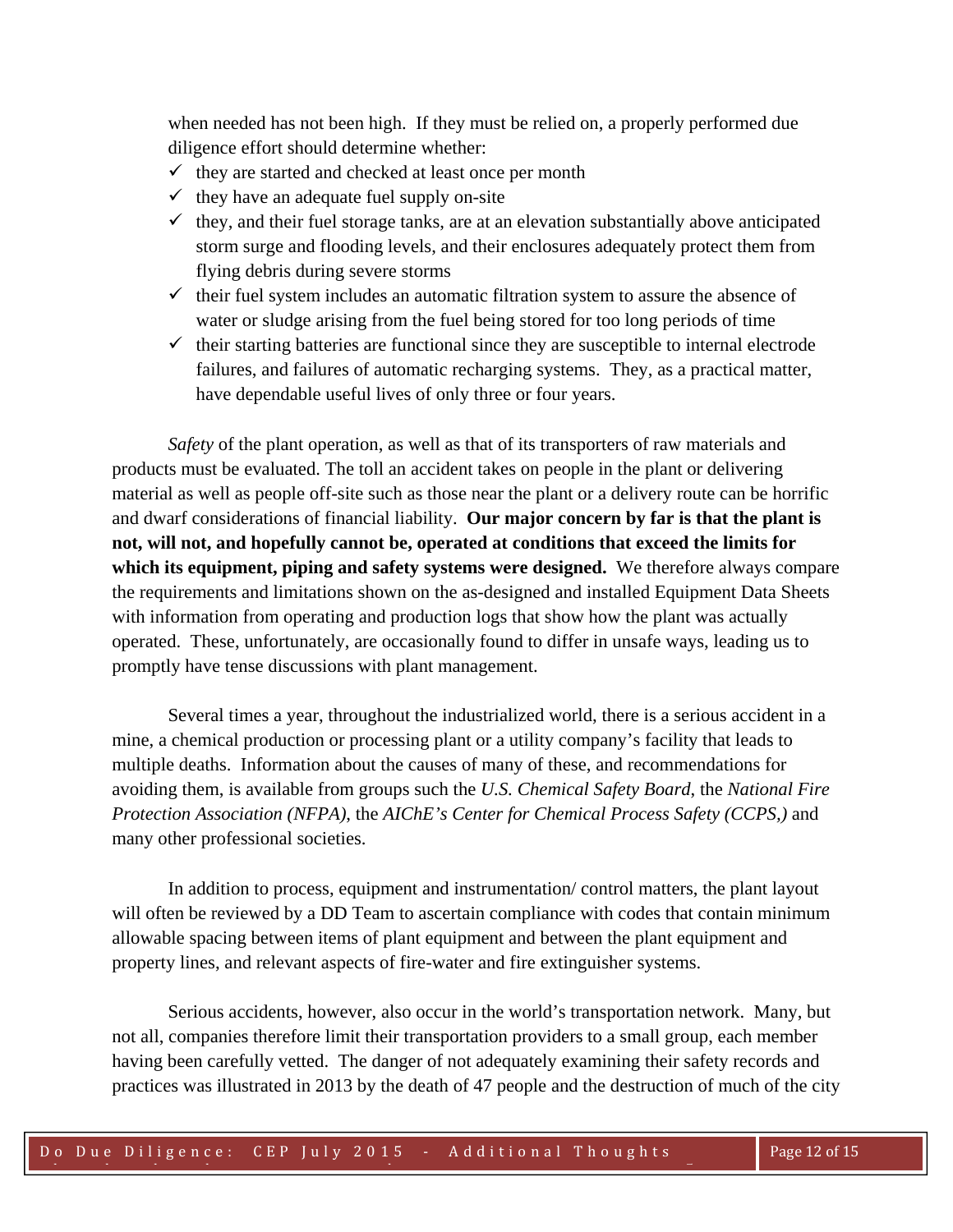of Lac Mégantic in Canada caused by the derailment of a runaway freight train that was carrying light crude oil. Following an extensive investigation, the *Transportation Safety Board of Canada* concluded that this was caused by:

- o Using defective equipment (the locomotive)
- o Poor maintenance
- o Driver error
- o Flawed operating procedures
- o Lack of safety redundancy
- o Weak regulatory oversight

 These conclusions illustrate the benefits that probably would have arisen from a proper due diligence effort, whether performed in-house or by others directed toward continuous performance evaluation and improvement. Some of the deficiencies would have been identified and rectified, and there is a high likelihood that this horrendous catastrophe would have been avoided. The effort would have been invaluable!

Importantly, an independent due diligence study would also have considered the risks of shipping crude oil by rail. Since the Lac Mégantic incident, there have been several other serious *accidents involving the shipment of crude oil and other hydrocarbons. Various new regulations* concerning the properties of materials that may be carried by railroad tank cars, and the design of the tank cars have now been put in place, but implementation of many of them is not required for several years. Although it normally would not be part of a due diligence assignment, depending on the specific situation we now ask whether shipment by barge or pipeline has been considered, what risks would be associated with using them and, for recovered byproducts, whether their value justifies the operational and shipping risks that may be incurred.

 Based on the unfortunate occurrence of too many accidents in the chemical and energy production sectors, a DD Team will always assess a plant's and company's safety culture and practices. We accomplish this by:

- o interviewing plant staff and determining the extent and type of in-house training that is required and who provides it. In-house training may be supplemented by having staff participate in seminars and conferences such as those offered by the AIChE's CCPS and by other professional institutes. Simple low-cost steps that may increase safety, such as subscribing to and encouraging staff to read safety-oriented publications, may be useful
- o verifying that standard *Safety Data Sheets* for each chemical handled in the plant are readily available to, and understood by, the operating and maintenance staff
- o examining emergency response instruction documents such as those related to evacuations and notification of fire departments, police, hospitals and environmental protection agencies
- o determining whether there are periodic fire and evacuation drills that enhance employees' behavioral reliability under stressful conditions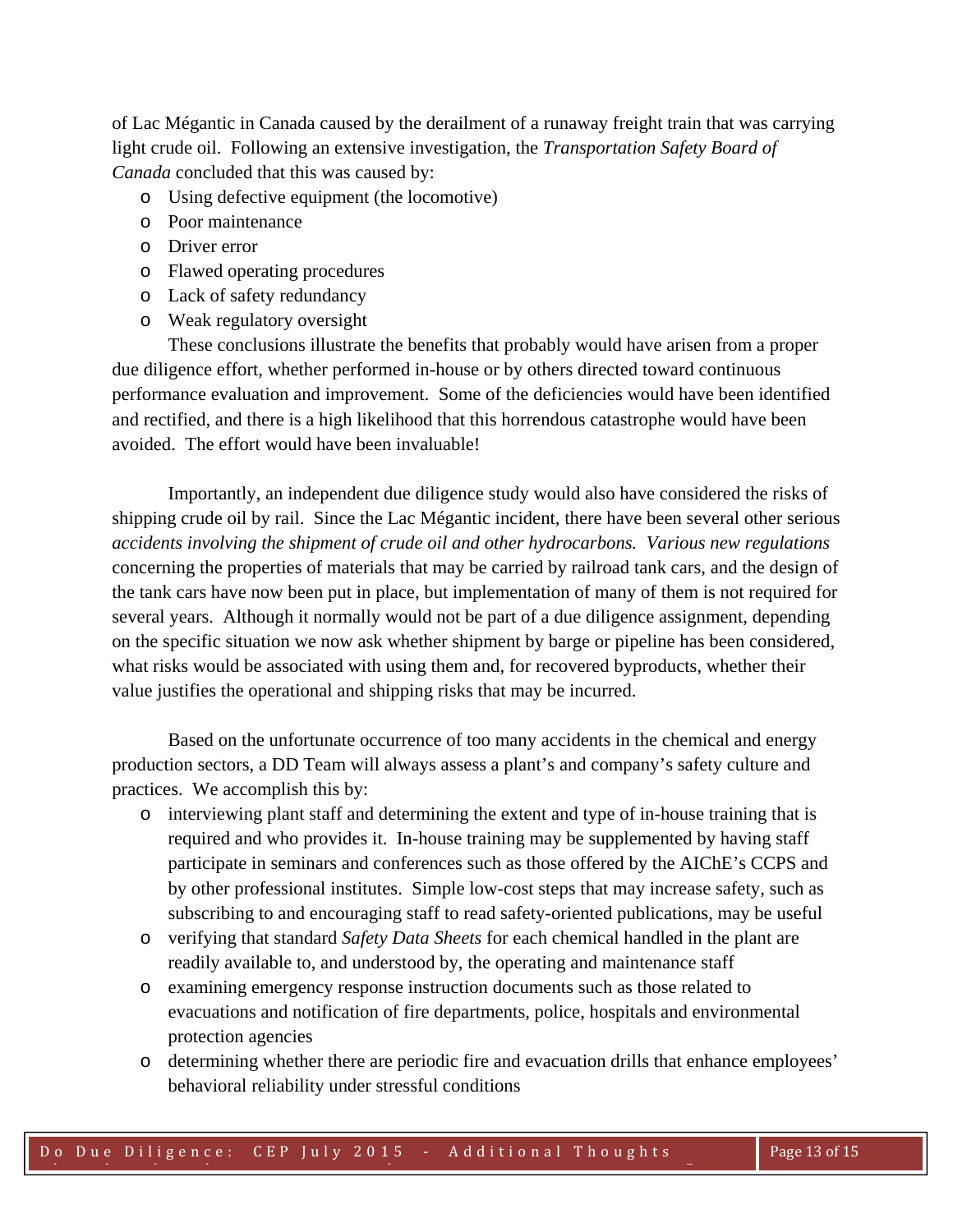The effectiveness of a company's actual safety-related performance may be inferred by studying the company's insurance claims, and by reports submitted to the *Occupational Safety and Health Administration (OSHA.)* These organizations have, moreover, developed base-line statistics that can be used as self-assessment benchmarks.

 A DD Team is unlikely to ignore any combination of risks and consequences that fall into the medium or high probability ranges and that would have disastrous impacts such as loss-oflife or even noticeable impacts on financial performance.

*Permits* are required for any facility that discharges quantities of air, water and solid pollutants that exceed governmentally established thresholds (de minimis values.) Not having required permits or having permits with unduly restrictive conditions can be a huge problem; these have in fact been deal-killers! Within the United States, for example, it may be necessary to secure a *Title V Operating Permit* (colloquially, an *"Air Permit"*) that contains conditions that forbid certain activities, limit others such as maximum rates and times of emissions, and requires others such as periodic testing and event-reporting.

 In order to obtain an Operating Permit in the United States it is necessary to demonstrate, among other things, that ground-level concentrations of criteria pollutants will not exceed those included in *National Ambient Air Quality Standards.* Demonstrations are developed by using EPA-Approved air dispersion models that consider the most recent five years of hourly measurements of meteorological conditions (air temperature, wind speed and direction) ground surface characteristics, stack dimensions, and, for each operating scenario to be approved, the exhaust gas' flow rate, temperature and composition. Additionally similar amounts of background air quality data are required. It may take years to collect the required data and go through the necessary procedures, which may cost several hundred-thousand dollars. Typically, the air quality modeler develops a *Modeling Protocol* that identifies the particular EPA-approved model that will be used, sources of data, and an explanation of how the results will be interpreted. This is submitted for review and approval, with possible revisions, by the State's *Department of Environmental Conservation* (or similarly named Agency) prior to modeling actually being performed. When results become available, a *Report* is prepared and submitted to the State's Agency for its review and approval. Given the review and approval process for the specific dispersion model, the data used, and the resulting Report, a careful due diligence examination of the Modeling Protocol and the Report will normally suffice; calculations will normally not need to be duplicated.

 Additional requirements such as having a *Water Allocation Permit*, a *Water Discharge Permit*, a *Process Safety Management Plan*, a *Spill Prevention, Control and Countermeasures Plan,* and Hazard *& Operability (HAZOP) studies & Results* and a *NOx RACT Control Plan* may